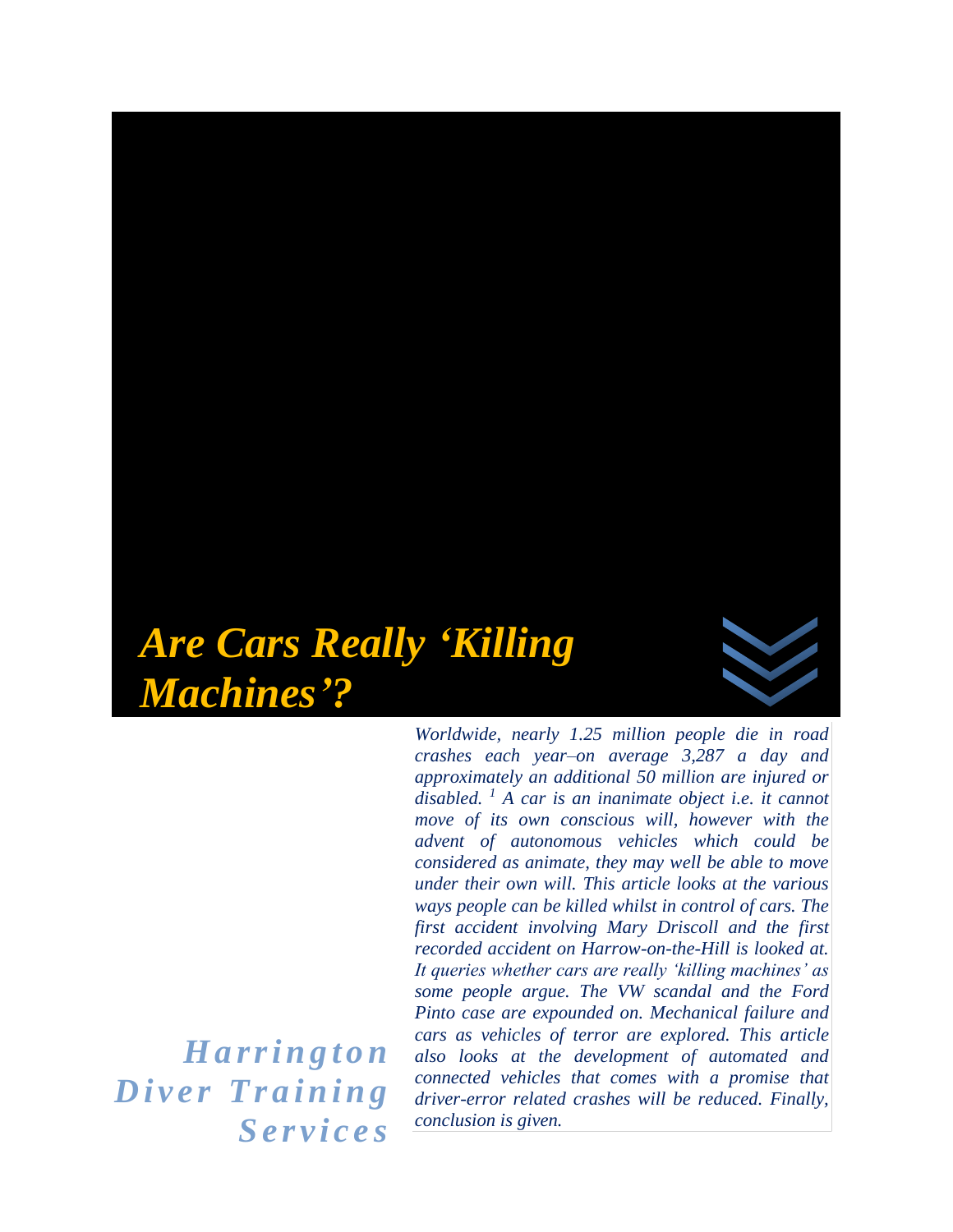# *Are Cars Really 'Killing Machines'?*

 *Tom Harrington LL B F Inst. MTD (February 2020)*

That is the heaviest computer you own? The chances are  $\sim$  you're driving it and with all the hacking news flying around, day after day, our imaginations have not even begun to grasp its significance. In modern times, society is entrusted with the responsibility What is the heaviest computer you own? The chances are - you're driving it and with all the hacking news flying around, day after day, our imaginations have not even begun to grasp its significance. In modern times, societ caused by vehicles continuously increasing, it has become the role of designers and engineers to evaluate and improve measures taken to prevent accidents caused by vehicles. Cars are part of our daily lives, so they seem normal and safe. But if you give them a second look, you can start to see how dangerous they really are. Worldwide, nearly 1.25 million people die in road crashes each year–on average 3,287 a day. And approximately an additional 50 million per year are injured or disabled.  $\frac{1}{1}$  Driving is filled with perils. Drivers need to be 100pc on-guard all the time to remain safe. Car crashes are unfortunately very common in Ireland and Great Britain and the majority of these road crashes are caused by human error. While some accidents are relatively minor, thousands of lives are lost each year by these horrible crashes. Because your life can be at risk if you drive in an unsafe manner, it is very important that you follow all traffic rules and regulations. A car is an inanimate object i.e. it cannot move of its own conscious will, however with the advent of autonomous vehicles which could be considered as animate, they may well have a "mind" of their own and be able to move under their own will in the foreseeable future. Cars appear as machines, lacking any anthropomorphic (human-like) features. Moving at high speed in a complex and imperfect machine while surrounded by multi-ton vehicles on busy roads isn't exactly a stroll in the park. To make matters worse countless of crashes could have been prevented if an involved driver had been paying close attention, had chosen not to drink and drive, or had otherwise held the safety of others in high regard. Traffic accidents are the leading cause of death among young people aged 17 to 29 years in industrialized countries. For example, in Great Britain in 2011, 22pc of road accidents involved at least one young driver aged 17 to 24. In fact, accidents including young drivers typically represented about a quarter of all road fatalities.<sup>2</sup> As already mentioned, globally, approximately, 1.25 million people are killed each in vehicles that many claim are killing machines and up to 50 million are seriously injured.

# *First Vehicle Accident*

There were little more than a handful of petrol cars in Britain when labourer's wife Bridget Driscoll took a trip to Crystal Palace in south-east London. Following a crash, she became the first UK traffic fatality. She died a few weeks later after a new Parliamentary Act – designed for the new and lighter petrol, electricity and steam-driven cars – raised the speed limit to 14 mph, while the flagman role was scrapped altogether. However, the first recorded automobile crash occurred on the 25<sup>th</sup> March 1889 on Harrow-on-the-Hill. Middlesex. The accident involved a wagonette motor vehicle – similar to the 1899 Daimler.

<sup>1</sup> Theodere F. Claypoole. 9 August 2019. *The National Law Review. Heavy metal murder machines and the people who love them.* 

<sup>2</sup> *Frontiers in Psychiatry*. (1 June 2017). *Description of various factors to traffic accidents in youth and measures proposed to alleviate recurrence.* frontiersin.org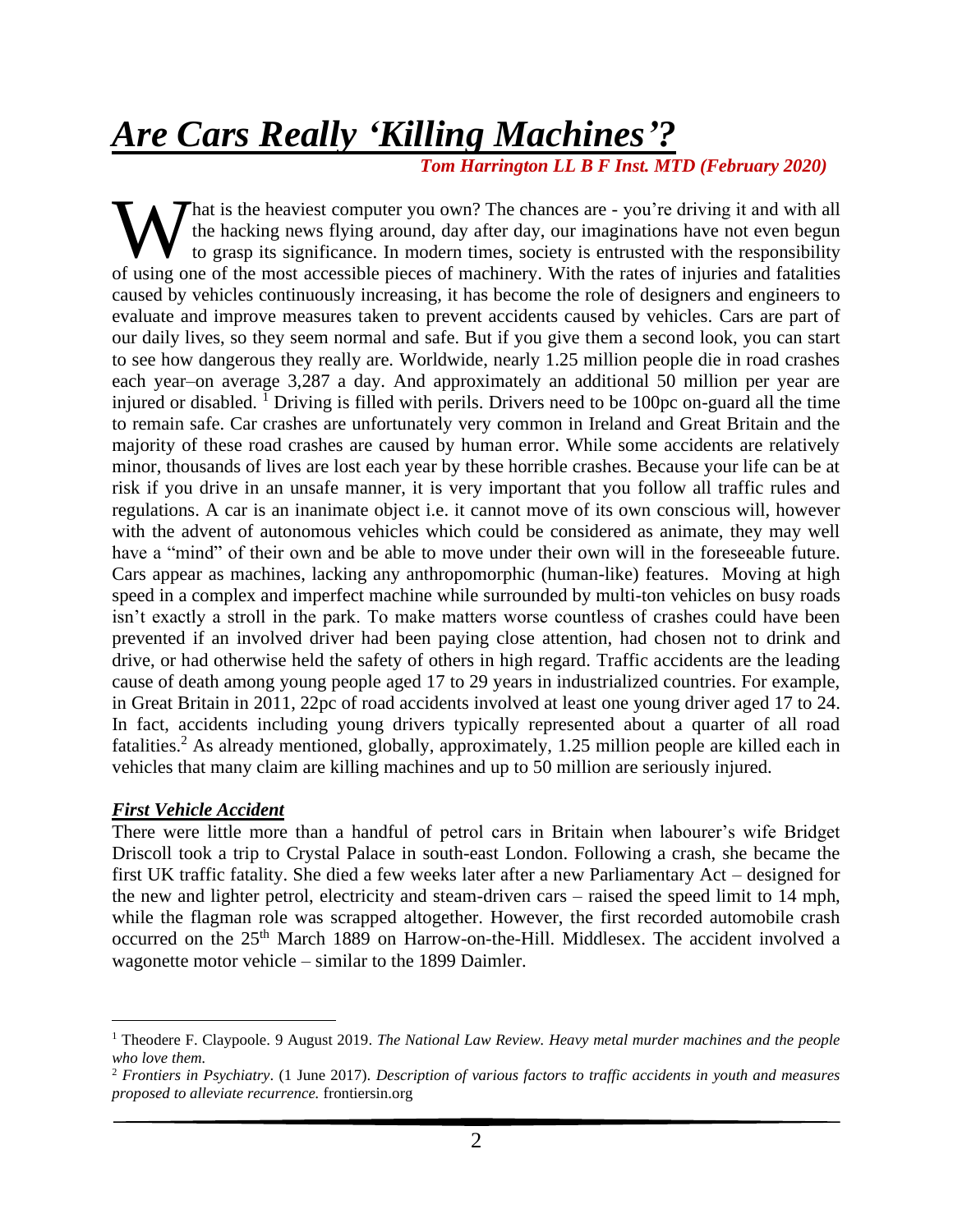The vehicle driven by Edwin Root Sewell was going down Grove Hill at the breakneck speed of 14 mph when one of the front wheels collapsed and the occupants were thrown out. Mr Sewell died instantly and a passenger called a Major Richter died later from a fractured skull and a further four passengers received minor injuries. Some say the driver was 'showing off' his driving skills. This may well be the first double fatality in a car crash, but little did we foresee the millions of drivers that would subsequently be killed by the 'infernal' combustion killing machine.

# *Killing Machines?*

Most people have no idea that they are risking their lives each day by doing the simplest of tasks however; one of them does not include driving a car. Not too many people know, but, travelling by car is actually more jeopardous than flying in a plane. If a person is killed inside or outside a car, many would refer to it as a dangerous "killing machine" - similar to motorcycles. Most of us have heard about a car crash or even some may have experienced one. A car coming into our lives and unleashing horrendous injuries on our loved ones, friends, family and even ourselves is unthinkable. So, are cars really dangerous "killing machines?" Pedestrian fatalities involving vehicles in the United States have increased 41pc since 2008, more than 6,000 pedestrian were killed in 2018 alone. Of these, 4,000 were kids. Statistics clearly don't seem to persuade anyone of the magnitude of the problem. If numbers can't change minds, can personal experiences? Asking "What if" begs further questions: who makes decisions about new technology? Whose concerns are heard? Whose common ground are we cultivating? If we heeded the warnings of those who foresaw the dangers of cars – from pedestrian safety to climate change- when cars were adopted over a century ago, we would be living in a different world today. By asking questions and developing strategies now, we will be more likely to live in a future that we design – not one that our vehicles design for us.

# *Research*

The global human health impact of the diesel emissions scandal has been revealed by new research showing a minimum of 38,000 people a year die early due to the failure of diesel vehicles to meet official limits in real driving conditions. The emissions are responsible for premature death due to heart and lung disease and strokes. Most of the deaths are in Europe, where highly polluting cars are the main culprit and in India and China where 'dirty' trucks cause most of the damage. Nitrogen oxides are at illegally high levels in many Irish and British cities and the Government (GB) estimates this pollution is responsible for 23,500 premature deaths a year.<sup>3</sup> The conclusion of a study conducted in Max Planck Institute for Chemistry in Mainz, Germany and headed by Jos Lelieveld showed that air pollution –which contains vehicle exhaust emissions – has now joined the ranks of major risk factors such as high blood pressure, diabetes and obesity. Also, the study found that air pollution  $<sup>4</sup>$  causes 800,000 "extra" deaths in</sup> Europe each year which is double the previous estimates.

<sup>3</sup> The Guardian. May 2017. *38,000 people a year die early because of emission testing failure*.

<sup>4</sup> Air pollution is anything in the air that causes harm, but the pollution of biggest current concern in the UK is particulate matter (PM) and the gas nitrogen dioxide. Particulate matter is all solid and liquid parts suspended in the air. These are both man-made such as diesel and soot and natural such as sea spray, dust and pollen.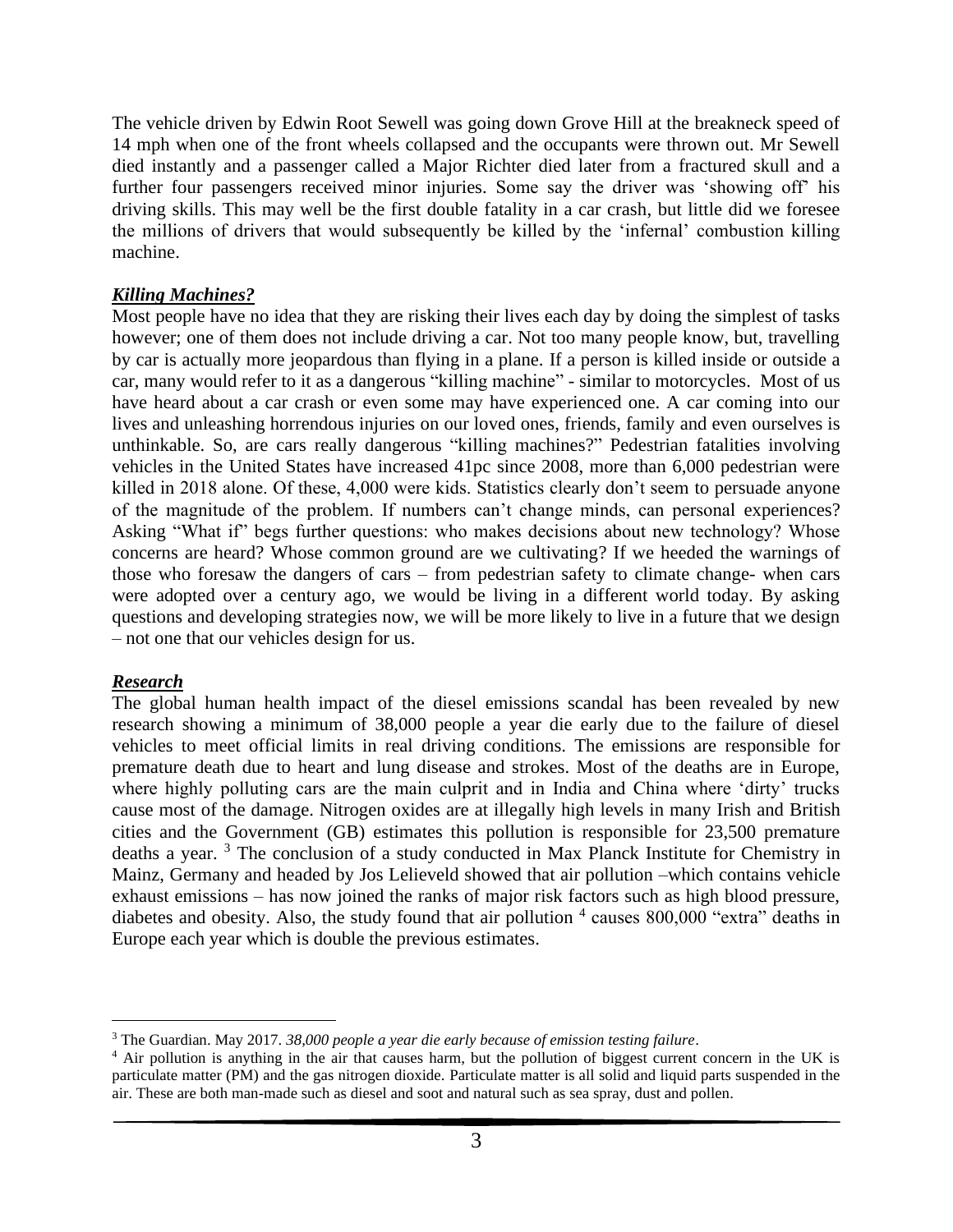In Great Britain, 7.9 million Londoners – nearly 95pc of the capital's population – live in areas that exceed the World Health Organization (WHO) pollution guidelines by 50pc or more. Also, in London, 50pc of pollution comes from traffic  $<sup>5</sup>$  which is a considerably high proportion.</sup>

# *VW Scandal*

The confession of cheating and prevarication that's embroiled Volkswagen is one of the biggest scandals in the car industry that came on the sidelines of an academic conference focused on global transportation. After more than a year of subterfuge and stonewalling investigators, VW stunned two senior officials with the Environmental Protection Agency and California's watchdog by admitting the automaker hacked its own cars to deceive US regulators about how much their diesel engines pollute. As a result, VW the world's largest car maker by sales, faces EPA fines that could reach €18 billion, class actions and other lawsuits that could add billions of dollars more in liability and a US criminal investigation.<sup>6</sup> Volkswagen, who lacked moral turpitude – and certainly would not be conferred with *summa cum laude* in the car manufacturing industry - is a classic example of a company that has got away by doing practices that have not only broken the law, but also developed killing machines.<sup>7</sup> VW installed software in diesel engines on nearly 600,000 VW, Porsche and Audi vehicles in the US that activated pollution controls during Government tests and switched them off in real-world driving. The software allowed the cars to spew harmful nitrogen oxide at up to 40 times above the legal limit. There is some estimation that the health of up to 200,000 people would have been negatively impacted by these actions alone, with many deaths attributed to VWs 'killing machines' and the deadly pollution they emitted. In all, some 11 million vehicles worldwide were equipped with the software.<sup>8</sup> US regulators confronted VW about the software after university researchers discovered differences in testing and real-world emissions. Volkswagen at first denied the use of the so-called defeat device but finally admitted it in September of 2015. Volkswagen reached a US \$15 billion civil settlement with environmental authorities and car owners in the US under which it agreed to repair or buy back up to a half-million of the affected vehicles. Such negative publicity, massive criminal charges, huge civil settlements and potential investor lawsuits and criminal probes should surely have affected its share price in the long-run? Not so. After a massive 20% fall when the diesel-emissions scandal broke in October 2015, just two-years later in November 2017, Volkswagen AG's share price was back above where it was. Since its nadir in October 2015, the company has clawed back more than 35 billion Euro (US \$40 billion) in market value.<sup>9</sup> In fact, in April 2018, Volkswagen AG's share price rose despite a drop in earnings. <sup>10</sup> Whilst management accountants undertake cost-benefit analyses on a regular basis, a higher moral and ethical standard must be applied when these numbers are used as ammunition pertaining to conflicting objectives. This is especially the case when there is a conflict between the objectives of maximizing a company's shareholder value versus the social responsibility objective of keeping its customers safe.

<sup>5</sup> Airweshare.co.uk (Last accessed 9 February 2020).

<sup>6</sup> CNBC. *After a year of stonewalling, VW finally came clean.* 24 September 2015. cnbc.com

<sup>7</sup> ABC News 2017

<sup>8</sup> supra

 $9$  (Bloomberg, 2017)

 $10$  (McGee 2018).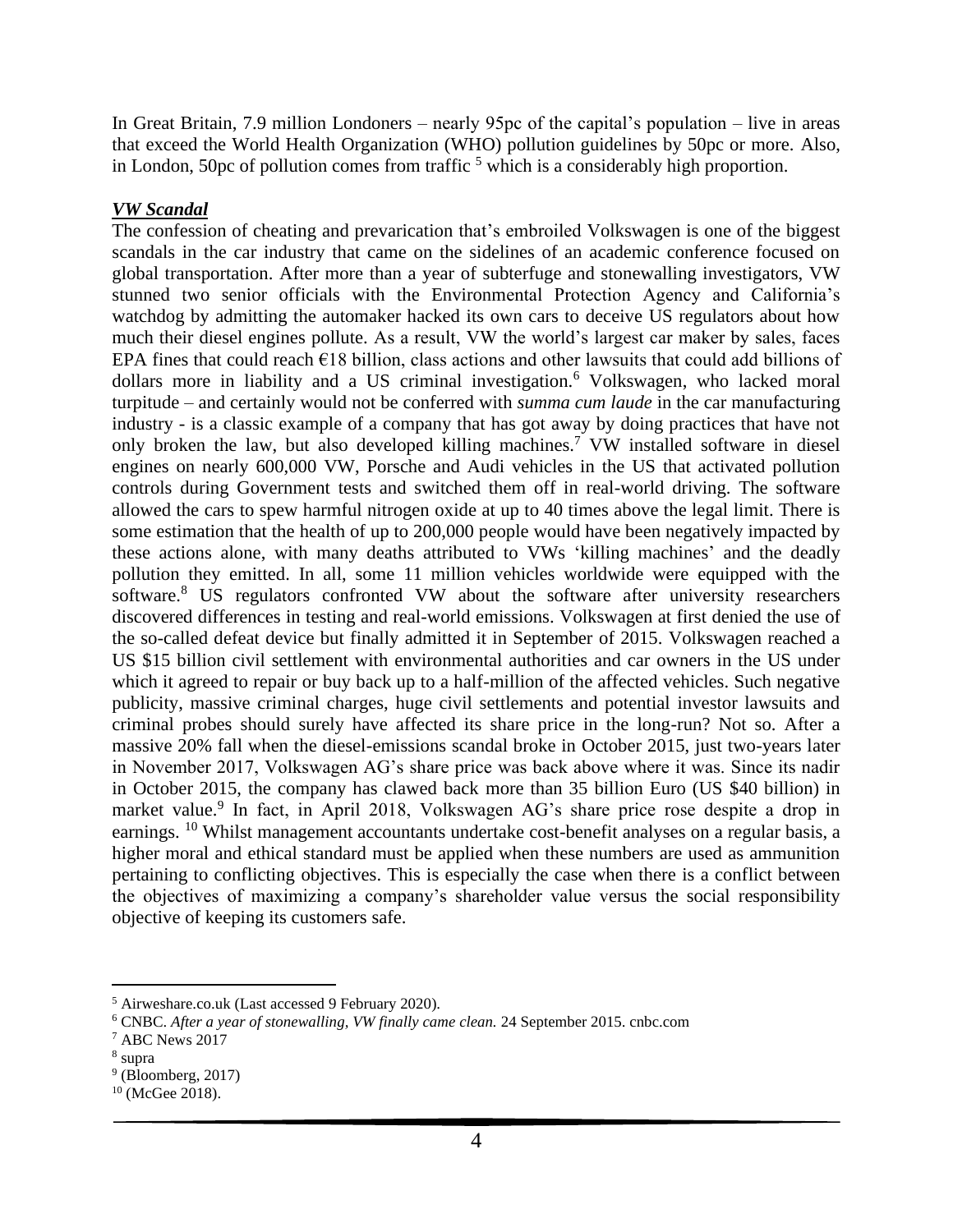## *CO Deaths*

Clean vehicle and fuel technologies provide us with an affordable means of reducing transportation related air pollution and climate change emissions. These include fuel-efficient vehicles that use less oil; cleaner fuels that produce less emissions; and electric cars and trucks that can entirely remove tailpipe emissions. <sup>11</sup> Passenger vehicles are a major pollution contributor producing significant amounts of nitrogen oxides, carbon monoxide and other pollutants. There has been many instances of deaths by carbon monoxide (CO) either accidental or by suicide. Even a long exposure to CO in an open space can cause acute poisoning. CO is an odourless gas that is emitted by running vehicles and can quickly cause disorientation, sudden illness or even death. Often called the "silent or invisible killer", the deadly gas often goes undetected striking victims who are caught off guard or succumb in their sleep. According to the Centre for Disease, Control and Prevention, more than 400 people die in the US each year due to unintentional CO vehicle related poisoning.  $12$  CO poisoning from a petrol engine exhaust is most commonly accidental and is one of the lesser common methods of committing suicide. In Denmark, just 11.2pc of men and 3.7pc of women who committed suicide chose this method. Such incidents usually occur in a closed space, such as a garage or a car with windows fully shut. 13

## *Ralph Nader – "Unsafe At Any Speed"*

Few drivers could imagine owing a car these days that did not come with airbags, anti-lock brakes or seatbelts. In his book *"Unsafe at Any Speed"* the famous and often outspoken 31-yearold attorney, consumer advocate and political activist, Ralph Nader, completed an investigative report on US automobile safety published in 1965. *"Unsafe at Any Speed"*: *The Designed-in Dangers of the American Automobile* excoriated the American automotive industry based in Detroit for its prioritization of style and design over consumer safety. Nader's book eventually became a bestseller and helped spur the passage of the National Motor Vehicle Safety Act in 1966, the country's first significant automobile safety legislation. At the time, the rising death toll from traffic accidents was also driving leaders in the US Congress and elsewhere in Government to look at the issue of automobile safety. For years, driver error had had been the sole focus in the investigation of traffic accidents. Nader and others suggested however, that the cars themselves might be to blame in many cases. At the behest of the then Assistant Secretary of Labour – Daniel Patrick Moynihan – Nader wrote his famous book. In his book, Nader attacked the entire Detroit automobile industry. General Motors and its Corvair model came under particular fire. The Chevrolet Corvair  $14$  had been a focus of controversy in the courts since 1961, when a woman who lost an arm after her Corvair flipped over, sued GM for selling cars with unsafe steering designs. The case was settled out of court, but other similar cases followed. In fact, by 1967, about 150 lawsuits had been filed against GM in connection with claims regarding the Corvair. Nader went on to become the most recognizable and influential champion of the consumer advocacy movement. In 1968, he founded the centre for *Study of Responsive Law* and its staff quickly became known as *"Nader's Raiders"* as they focused their investigations on issues relating to consumer and health.

<sup>11</sup> *Vehicles, Air Pollution & Human Health* July 18 2014. Union of Concerned Scientists. ucsusa.org

<sup>12</sup> *CO poisoning. Idling cars*. kidsandcars.com

<sup>13</sup> Zaba, C. *et al*. Karger. Medical Principles and Practice. karger.com

<sup>14</sup> *Was the Corvair as bad as Ralph Nader claimed?* goldeagle com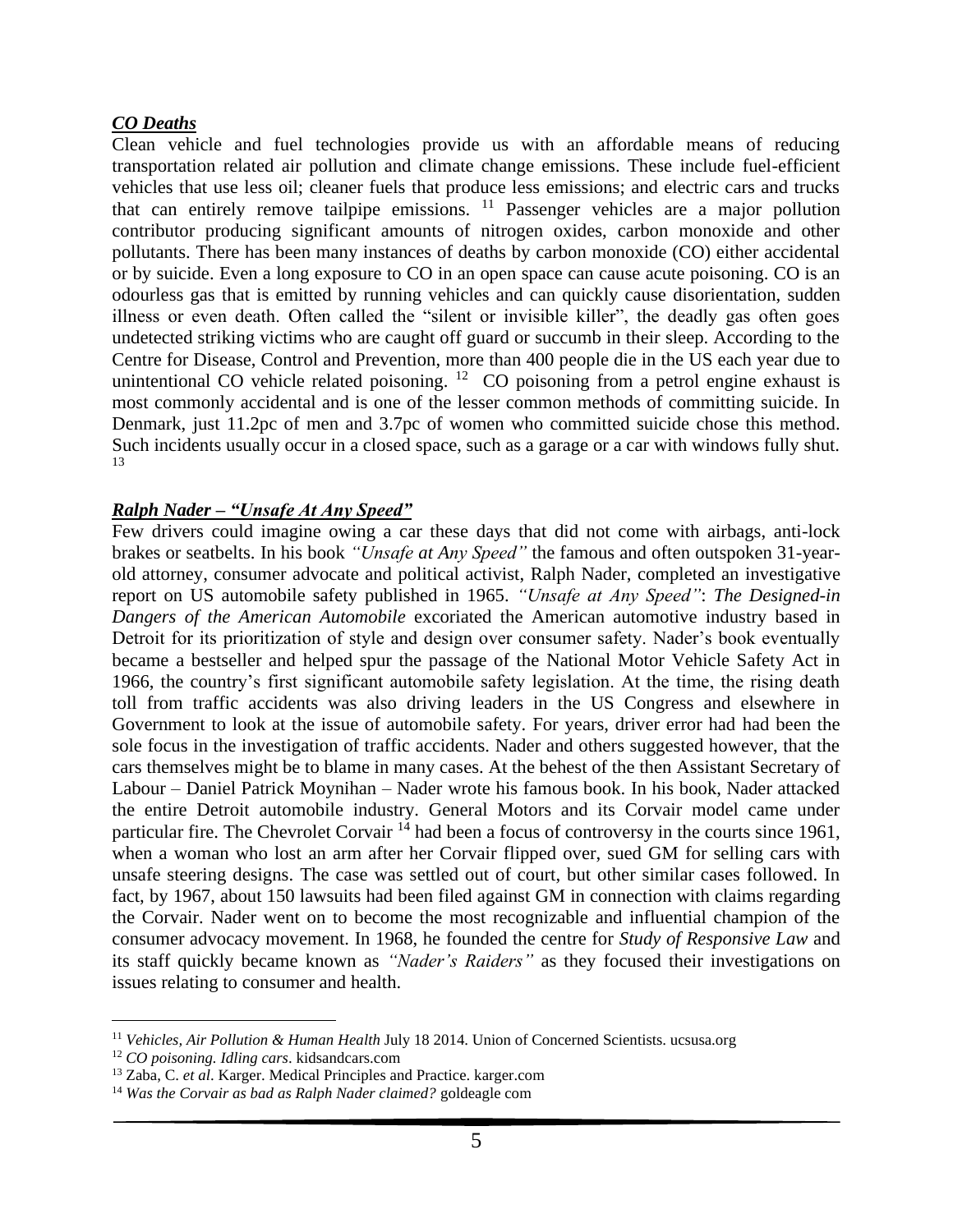Although the influence of these consumer advocacy groups waned somewhat in the 1980s, the impact of Nader's *"Unsafe at Any Speed"* had in establishing standards for consumer safety is undeniable. <sup>15</sup>

# *The Ford Pinto Case*

The famous (infamous?) case of profit versus social responsibility conflict is the *Ford Pinto Case*. <sup>16</sup> The Ford Pinto was a small car designed to compete with foreign cars of the company's competitors in the 1970s. It had a target selling price of US \$2,000. It was a rushed project, led by Lee Iacocca, in which the planning took just 25 months compared to the industry norm (at that time) of 43 months. Ford's testing found several defects: (a) at 25 mph and over, the gas tank would rupture in a rear-end accident; (b) at 30 mph and over the rear endings would cause the gas tank to leak and the rear of the car to be folded into the back seats and (c) at 40 mph and over the car doors would jam. Still, much to the disgust of the production engineers, Ford's top management rushed the Pinto to the market. It was a veritable killing machine and consequently, there were several serious burn injuries and deaths when these low-speed accidents inevitably happened. In 1973, under instructions from top management, Ford's engineers and management accountants developed a cost-benefit analysis entitled *Fatalities Associated with Crash Induced Fuel Leakage and Fires* for submission to the NHTSA in support of Ford's objection to proposed stronger fuel system regulation. The document became known as the "Pinto Memo". In this memo, the cost-benefit analysis appeared to compare the cost of recalling and repairing the faulty product vis-à-vis the societal costs for injuries and deaths related to expected future fires of the Ford Pinto. If Ford recalled the car, it would cost them \$11 per car for the safety alterations for a total of US \$137 million. However, if Ford ignored the fact that they will be killing their customers, and accepted the legal costs of settling claims, it would cost them considerably less. The actuaries estimated that, based on the faulty cars sold, there would be a maximum of 180 future burn deaths, 180 serious burns and 2,100 burnt Pintos that would need to be replaced. By using a settlement value of US \$200,000 per death; US \$67,000 per serious injury and US \$700 per car, it would only cost Ford US \$49.5 million; i.e. a saving of US \$87.5 million, if they did not do a safety recall of the Pinto. The reality was that the "Pinto Memo" was a well-researched, but poorly communicated document. The cost-benefit analysis actually compared the cost of repairs to the societal costs for injuries and deaths related to fires in cases of vehicle rollovers for *all cars* sold in the US by all manufacturers (not just Ford). In the memo, Ford also estimated the cost of fuel system modifications to reduce fire risks in rollover events to be \$11 per car across 12.5 million cars and light trucks (i.e. of all manufacturers), for a total of \$137 million. The public misunderstanding of the cost-benefit analysis has contributed to the mythology of the Ford Pinto case. The Time magazine said the memo was one of the automotive industry's "most notorious paper trails". A common misconception is that the document considered Ford's tort liability costs rather than the generalized cost to society and applied to the annual sales of all passenger cars, not just Ford vehicles. However, the bottom-line is that Ford did not recall the Pinto, and thus when the 'Pinto Memo' surfaced, it was a public relations disaster for Ford as it implied Ford was callously trading lives for profits.

<sup>15</sup> Regan Brumagen 13 November 2013. *"Unsafe at any Speed".* encyclopedia britannica.com

<sup>16</sup> The Ford Pinto Case: *A Study in Applied Ethics, Business and Technology*, 1994.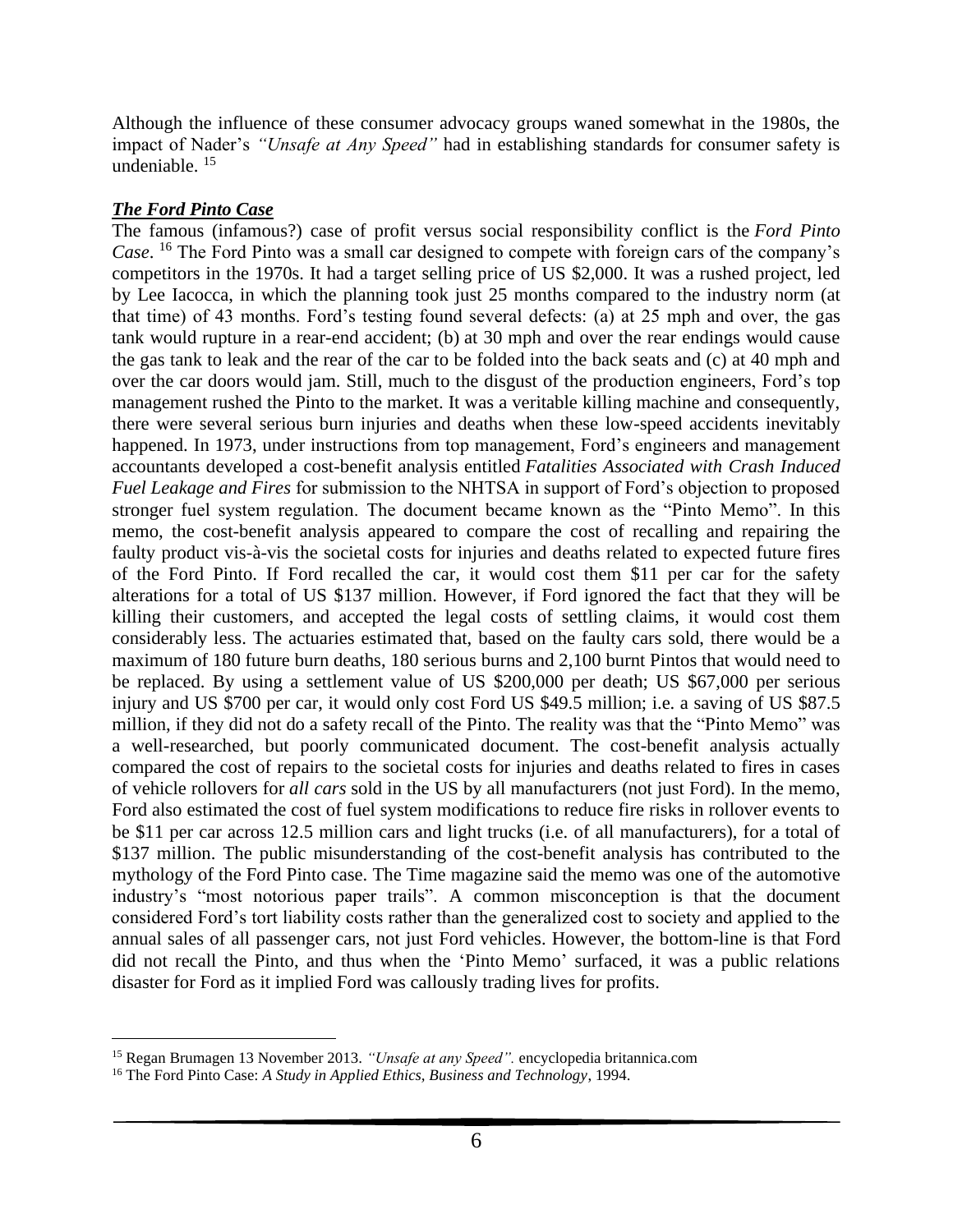This shows the importance clearly communicating the management accounting numbers on which critical decisions are made, especially where a company's products and services may endanger human lives. It also shows that human life cannot be equated to a monetary value in settling a legal liability. Many people felt the issues raised in the Ford Pinto case were an example of the "deep pocket" by the company disregarding consumer safety in pursuit of the almighty dollar, while others felt they were an example of runaway media coverage blowing the story out of proportion. <sup>17</sup> Regardless of opinion, the Ford Pinto car was a "Molotov Cocktail" that involved a tangled web of many complex legal and ethical issues. <sup>18</sup>

## *Mechanical Failure*

Vehicle recalls are common. In fact, in 2017 Maserati announced a recall of 40,000 vehicles with Honda recalling another 772,000 in the US due to some air bags ejecting metal shrapnel. Both mechanical failure and manufacturing or design defects can increase the likelihood of an accident. Occasionally, manufacturers are responsible for vehicle and equipment failures. Companies endanger the lives of their customers and other motorists by knowingly selling defective vehicles and equipment. (See the Ford Pinto case above). Millions of people have been affected by dangerous motor parts for example; more than 1.6 million vehicles manufactured by General Motors (GM) were recalled due to faulty ignition switches that were used between 1997 and 2011. Previously, Toyota recalled 2.3 million cars that had 'sticky' accelerator pedals. In that case the company knowingly concealed the problem and endangered the public. Then, Firestone was responsible for one of the biggest tyre recalls in history. More than 6.5 million tyres were recalled, including 2.8 million fitted to Ford vehicles. Each of these controversial recalls resulted in billion dollar settlements. <sup>19</sup> The failure of some equipment inside the workings of a car can result in serious accidents and thus is known as 'Accidents Due to Equipment Failure'. Mechanical failure can happen for several different reasons. Sometimes it is out of control of the driver, and other times not. Not carrying out routine maintenance or tending to a fault on your vehicle can cause an accident. Bald tyres, ineffective brakes are some of the things which need to be addressed in a timely manner. Imagine driving around with a fault - which if not correctedcould lead to an accident then; you really cannot blame the car. It was the car owner's responsibility to maintain the vehicle. Remember, over 50 years ago, when Ralph Nader's *– 'Unsafe at Any Speed'* demonstrated the need for Government regulation of the car industry so that car companies' raw greed would not override customer safety concerns. Soon after, Lee Iacocca led a Ford design team that calculated it was worth the horrific flaming deaths of 180 Ford customers each year in 2,100 explosions due to flawed gas tank design. That was eventually rectified with a tool costing less than  $\epsilon$ 1.00 per car. Granted, safety is much more important issue for car manufactures now than in the 1970s, but if so, why have we not seen industry personnel meeting to devise safety standards into car electronics the same way that standards have been accepted in car mechanics. If the industry won't take this standard – setting seriously, than the Government should force them to do so. Nothing in our daily lives is more dangerous than our vehicles out of control.

<sup>17</sup> The Ford Pinto Case: *A Study in Applied Ethics, Business and Technology*, 1994.

<sup>18</sup> The Ford Pinto Case: *A Study in Applied Ethics, Business and Technology*, 1994.

<sup>19</sup> Stephen S. Sweat. Personal Injury Lawyers. victimslawyer.com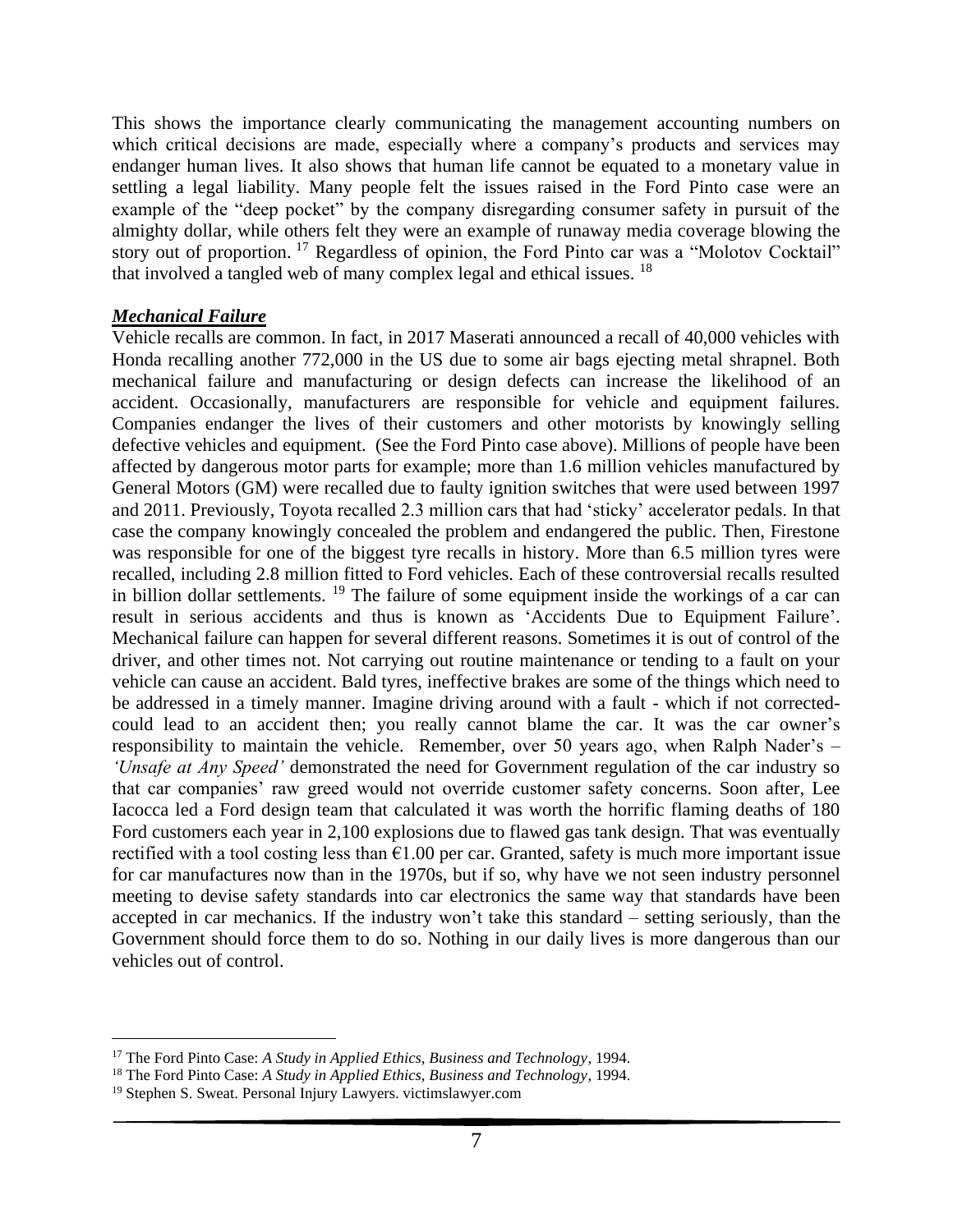Also, as already mentioned above, nearly 1.25 million people die in road crashes each year–on average 3,287 a day globally and approximately an additional 50 million per year are injured or disabled. <sup>20</sup>

# *Vehicles As Weapons Of Terror*

What could happen if a hostile person decided to hack our car computers - individually or in masse? <sup>21</sup> Vehicle terrorism has seemingly become the new *modes operandi* for many violent groups and it appears it may continue into the future. In September 2014, an ISIS spokesman called for lone-wolf attacks using improvised machinery. Terrorists have turned to a frightening weapon that often is within easy reach and is particularly hard to guard against: using cars and trucks as killing machines. Also, another terrorist group encouraged its Western recruits to use cars and trucks as weapons. A 2010 webzine article "The Ultimate Mowing Machine" called for deploying a pick-up truck as a *"Mowing Machine not to mow grass but mow down the enemies of Allah"* Once again the world saw images of what authorities are investigating as a terrorist attack conducted with a vehicle – this time a truck in Berlin that ploughed into a Christmas market, killing at least 12 people in December 2016. Counterterrorism officers used to worry about truck bombs, now they also have to worry about trucks and other vehicles being used as weapons, which can generate many casualties at public events. This was made vividly clear by the case of the terrorist who killed 86 people with a truck. The victims were celebrating the French national holiday on 14 June 2016 on a promenade in Nice in the south coast of France. Then we had the recent horrifying London Bridge attacks. From 1981 to 2019, there have been 44 vehicle ramming incidents worldwide by terrorists.

#### *Vehicular Homicide*

In the UK, there is no offence of "vehicular homicide" where a vehicle has been used as a weapon as part of a deliberate assault, and the intention was to kill or cause serious injury. If that assault resulted in the death of the victim then the driver may be charged with murder contrary to common law. Also, when the death is a result of driving that falls short of a deliberate assault, the Road Traffic Act (RTA) (1988) governs the disposal of the case. <sup>22</sup> The offences created by this act relating to road deaths are as follows:

- Causing death by dangerous driving
- Causing death by careless or inconsiderate driving
- Causing death by driving; unlicensed, disqualified or uninsured drivers
- Causing death by careless driving while unfit through alcohol/over the prescribed limit

Dangerous driving is defined under the RTA (1988) as:

<sup>20</sup> Theodere F. Claypoole. 9 August 2019. *The National Law Review. Heavy metal murder machines and the people who love them.* 

<sup>21</sup> natlawreview.com

<sup>&</sup>lt;sup>22</sup> UK Govt. The Road Traffic Act 1988 (as amended). HMSO. Retrieved 17 March 2015.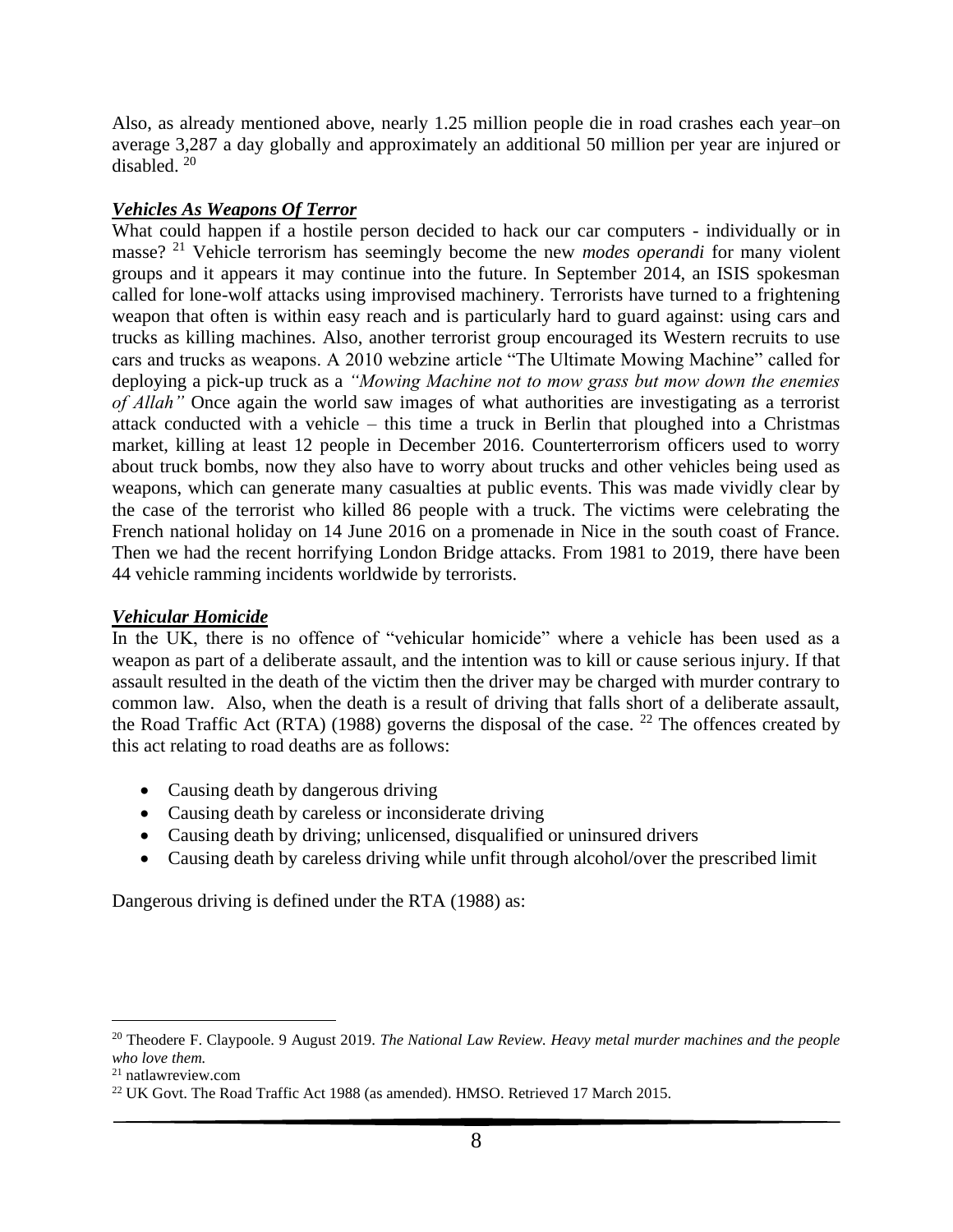*"Driving in a manner that falls considerably below the minimum accepted standard expected of a competent driver and in such a way that it would be obvious to a competent driver that there is a serious risk of personal injury or damage to property. There will have been an obvious risk of danger and clear blame".* 

If found guilty of dangerous driving the consequences can be severe. You face:

- A custodial sentence of up to 14 years
- A mandatory disqualification from driving any motor vehicle for a minimum of 2 years
- An unlimited fine
- A compulsory extended retest

C.M.V. Clarkson, <sup>23</sup> an advocate of vehicular homicide, opines that while people's perceptions are that death resulting from a motor vehicle is in a different "family" to other killings,

# *"In terms of fault there can be little distinction between those who kill through dangerous operation of their cars and those who kill with machines, trains etc."*

However, in the US, all states except Alaska, Montana and Arizona have vehicular homicide statutes. The laws have the effect of making a vehicle a potentially deadly weapon. The relevant statute allows for easier conviction and more severe penalties. However, in states without such statutes, defendants can still be charged with manslaughter or murder in some situations. <sup>24 25</sup> Vehicle manslaughter is the crime of causing death of another individual due to the illegal driving of a vehicle and the sentence for dangerous driving can take many forms. Causes of vehicular manslaughter include:

- Gross negligence driving
- Drunk driving
- Drug driving
- Reckless driving and
- Speeding

# *Autonomous Vehicles*

Self-driving vehicle safety is about the one kid, the software might have missed, not about the 99 it didn't. The development of automated and connected vehicles comes with a promise that driver-error related crashes will be reduced. Advocates of self-driving vehicles have predicted that they will reduce 80pc of road crashes. However, this remains to be seen. <sup>26</sup>

<sup>23</sup> CMV Clarkson (2000). *"Context and Culpability in Involuntary Manslaughter. Principle or Instinct?* In Andrew Ashworth; Barry Mitchell (eds.) *Rethinking English Homicide Law*. Oxford University Press. Pp. 148-150, 164. ISBN O-19 -829915-X

<sup>24</sup> *The Facts: Vehicular Homicide and the Impaired Driver.* US Department of Transportation. Archived from the Original on 28 April 2009. Retrieved 10 February 2009.

<sup>25</sup> en.wikipedia.org *Vehicular Homicide.*

<sup>26</sup> *Interpersonal Communication and Issues for AVs*. University of Michigan Transportation Research Institute Centre for Advancing Transportation Leadership and Safety. June 2007.